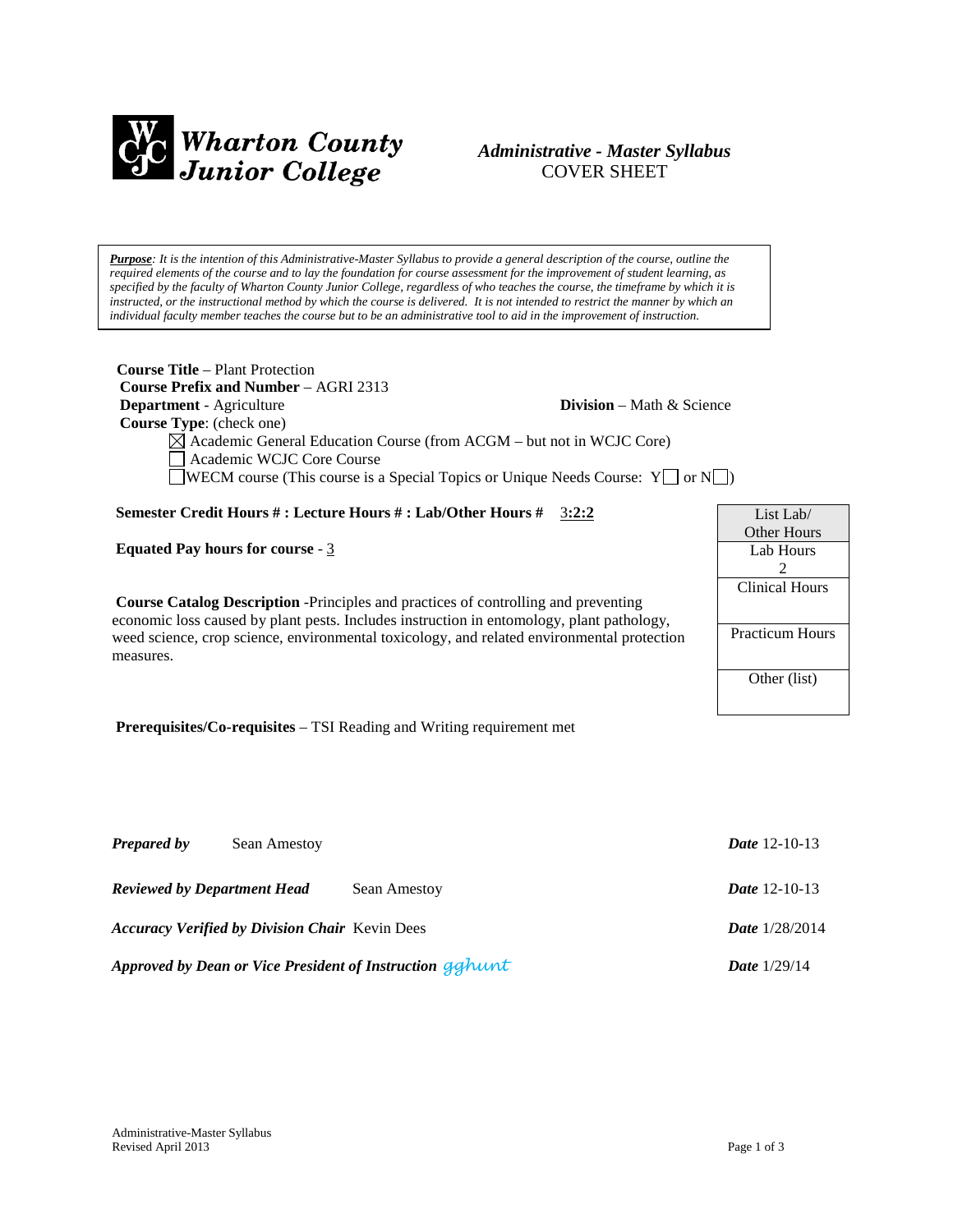

**I. Topical Outline** – Each offering of this course must include the following topics (be sure to include information regarding lab, practicum, clinical or other non-lecture instruction):

Any introductory entomology course should include at least the following topics/materials:

Overview of insects and related animals Anatomy and physiology of insects Growth and metamorphosis of insects<br>
Subclass Aptervgota<br>
Subclass Ptergota<br>
Subclass Ptergota Subclass Apterygota Orders Orthoptera and Isoptera **Democratic Corders Orders Democratic Corders Orthoptera**, Thysanoptera,

Orders Hemiptera Orders Homoptera Orders Coleoptera Orders Neuoptera and Mecoptera Orders Trichoptera and Lepidoptera **Diptera** Orders Diptera

Collecting, Mounting and Preserving insects Insect Control

## **II. Course Learning Outcomes**

Mallophaga andAnaplura Orders Hymenoptera Ecological aspects and insect behavior

| <b>Learning Outcomes</b>                                                                                                                                                                                                                                                                                                                                                                                         | <b>Methods of Assessment</b>                                                                                                                                                                                              |
|------------------------------------------------------------------------------------------------------------------------------------------------------------------------------------------------------------------------------------------------------------------------------------------------------------------------------------------------------------------------------------------------------------------|---------------------------------------------------------------------------------------------------------------------------------------------------------------------------------------------------------------------------|
| Upon successful completion of this course,<br>students will:                                                                                                                                                                                                                                                                                                                                                     |                                                                                                                                                                                                                           |
| 1. Describe the economic importance of insect<br>pests.<br>2. Have knowledge of the biology, ecology and<br>morphology of selected insects.<br>3. Classify the more common insects to order and<br>to common name.<br>4. Have collected, mounted, and identified at least<br>50 insect species.<br>5. Be able to recognize harmful and beneficial<br>insect and will have knowledge of pest control<br>programs. | 1. Lecture, exams, labs, and assignments.<br>2. Lecture, exams, labs, and assignments<br>3. Lecture, exams, labs, and assignments<br>4. Lecture, exams, labs, and assignments<br>5. Lecture, exams, labs, and assignments |
|                                                                                                                                                                                                                                                                                                                                                                                                                  |                                                                                                                                                                                                                           |

## **III. Required Text(s), Optional Text(s) and/or Materials to be Supplied by Student.**

Fundamentals of Entomology. Sixth Edition. R. Elzinga. Pearson/Prentice Hall Publ. 2004.

Manual of Entomology and Pest Management. L.G. Higley, L.L. Karr, and L.P. Pedigo. Macmillian, Inc. 1989.

### **IV. Suggested Course Maximum** - 25